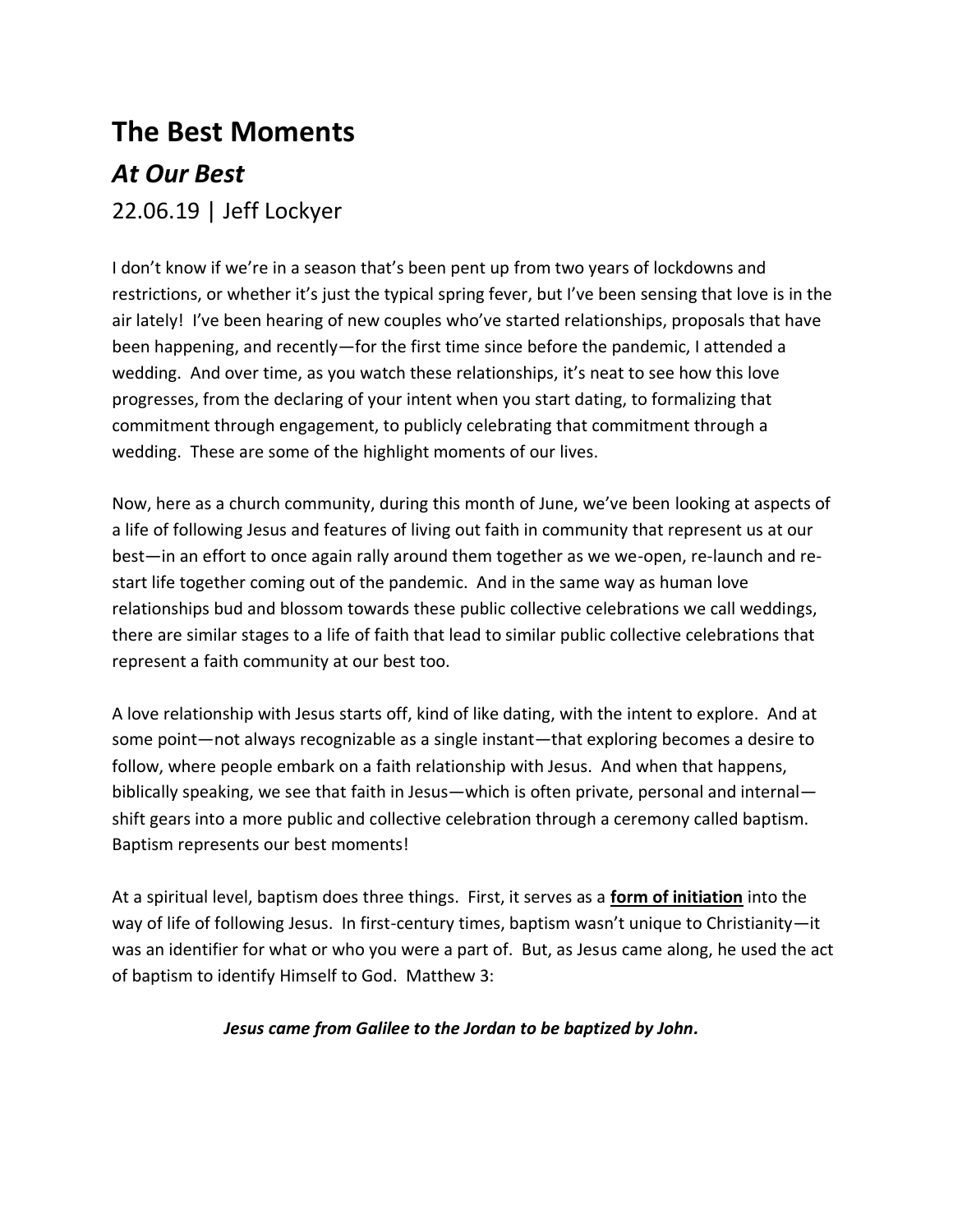Even Jesus Himself—not requiring any sin to be forgiven—engaged in the act of baptism in order to identify Himself with the God that John had been preaching about. And, since then, people following in Jesus' footsteps are baptized to identify with Him.

The second thing baptism does is **metaphorically represent what Jesus has done** in the life of a person who's previously made the choice to follow Him. There's nothing magical that happens through baptism; its significance is what it symbolizes:

> *Water symbolizes baptism that now saves you also—not the removal of dirt from the body but the pledge of a clear conscience toward God. It saves you by the resurrection of Jesus Christ.*

Notice that the water of baptism serves as a symbol—it symbolizes something that's happened spiritually, internally and invisibly. In the same way water washes you, it serves to symbolize the cleansing work of Jesus Christ, of our sin and our conscience.

And then, finally, baptism serves as a **visible declaration**. It's a way of representing and sharing publicly what Jesus has done privately in a human heart:

> *Don't you know that all of us who were baptized into Christ Jesus were baptized into his death? We were therefore buried with him through baptism into death in order that, just as Christ was raised from the dead through the glory of the Father, we too may live a new life.*

In representing the death and resurrection of Jesus, baptism becomes the demonstration, the declaration and ultimately the celebration of the new life of Jesus in a person who's aspired to follow Him. That's why baptism—like a wedding ceremony in a human love relationship serves as such a highlight moment in the life of followers of Jesus and in their community: because it moves a private intention and personal commitment into the visible and public of a collective celebration. It's a best moment!

Notice though, that our understanding of baptism plays out among adults (or, at least, conscious young adults), not at infancy. There's tremendous debate and unfortunately division among Christendom around the implementation of the ceremony of baptism. Everyone acknowledges that baptism is the new covenant symbol of faith in Christ. And since the old covenant symbol of belonging to God's family—which was the Jewish practice of circumcision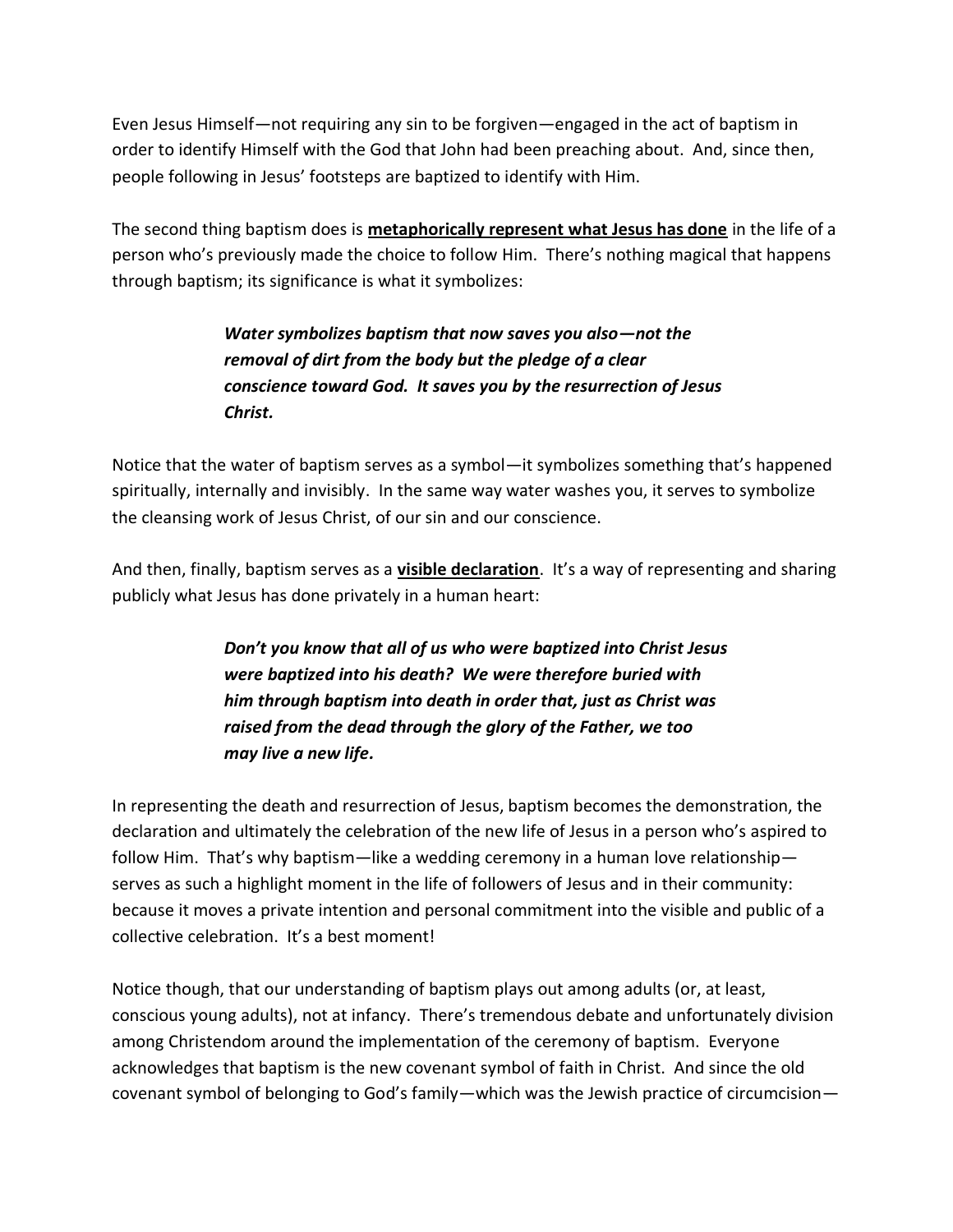happened at physical birth, some traditions apply baptism there as well. We come from a faith tradition that understands baptism happens at birth, but is intended to represent a spiritual birth instead of physical birth, which first requires the conscious choice of someone to become a follower of Jesus.

We know that, in an environment like our community, people come from diverse backgrounds and hold different convictions on these kinds of subjects. Around here, in the spirit of what we call "Love Beyond Belief", you can fully belong, participate and lead no matter which conviction you hold—we don't want to be a community that requires everyone to believe the exact same things about everything. You don't have to be baptized in the way our faith tradition understands it; we just want everyone to understand why we baptize this way and feel it's such a significant celebratory moment.

Because after over two years of lockdowns, mask-wearing and restrictions on gathering sizes and personal contact, we want to invite people who've never taken this step to consider it, so each of us personally and us together as a church family can start enjoying again more and more of those moments when we're at our best—collectively celebrating the personal explorations that led to the private commitments to follow Jesus that the public, collective celebration of baptism represents. As we move forward in this season of re-launching as a church, we want to enjoy these moments at our best!

Now I recognize, for some, it's the very public nature of the ceremony of baptism that is the very reason they've never done it. Especially around here, where we try to capture people's stories on video in order to share them across our whole community across the Niagara Region and beyond, there's a certain terror that grips prospective baptism candidates. The only things I can say to try to combat that fear are: first, that that's kinda the point—not that you'd be terrified through baptism, but that it would be a public and collective celebration. And in the same way the publicity doesn't stop people from walking down the aisle or giving speeches—as nerve-wracking as that can be at weddings—I'd hope that the nerves would be worth it in your faith community. Especially because, second, as the scriptures teach, "Perfect love casts out fear." I'd hope that the love our church family has for you and our eagerness to celebrate what Jesus has done in your life could overcome your anxiety about getting baptized.

In addition, for some of us it's been so long since we began to follow Jesus that we feel like representing that years later doesn't have a point. If that's you, I'd say that, following in Jesus' footsteps, anytime is a good time to represent His activity in your life. Because anytime is a good time for us as a church family to enjoy these best moments!